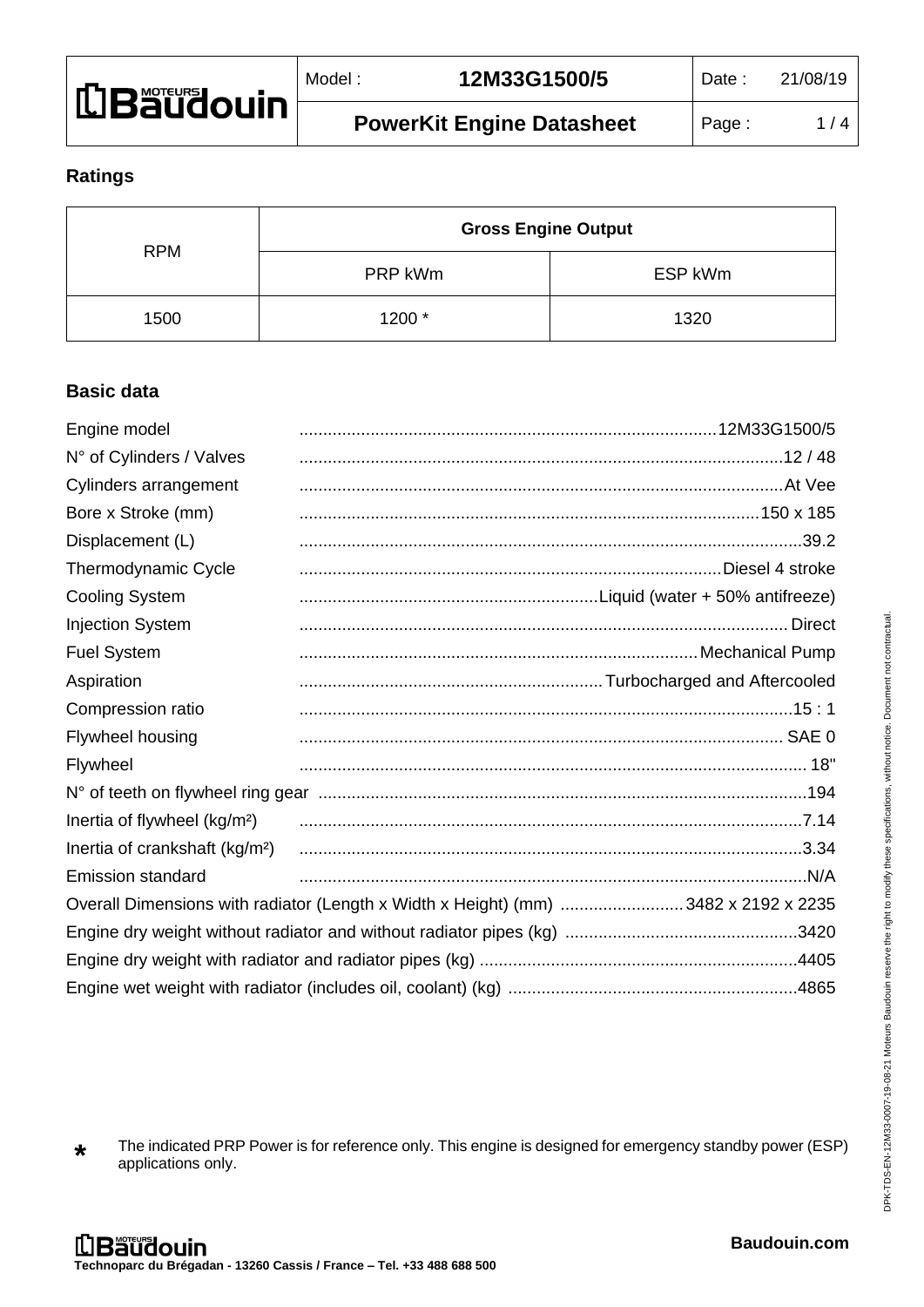| <b>LBaudouin</b> | Model | 12M33G1500/5                     | Date: | 21/08/19 |
|------------------|-------|----------------------------------|-------|----------|
|                  |       | <b>PowerKit Engine Datasheet</b> | Page: | 2/4      |

#### **Air intake system**

# **Aftercooling system**

| Aftercooler system type manufactured and the contract of the Air to Air to Air |  |
|--------------------------------------------------------------------------------|--|
|                                                                                |  |
|                                                                                |  |
|                                                                                |  |
|                                                                                |  |
|                                                                                |  |

# **Lubrication system**

| Max. oil temperature (°C) manufacture (000 minimum contracto contracto manufacture (000 minimum contracto mini |  |
|----------------------------------------------------------------------------------------------------------------|--|
| Oil flow (L/min) 2392                                                                                          |  |
|                                                                                                                |  |
|                                                                                                                |  |

# **Heat balance test data (with ambient temperature 28 °C)**

|--|--|

# **Exhaust system**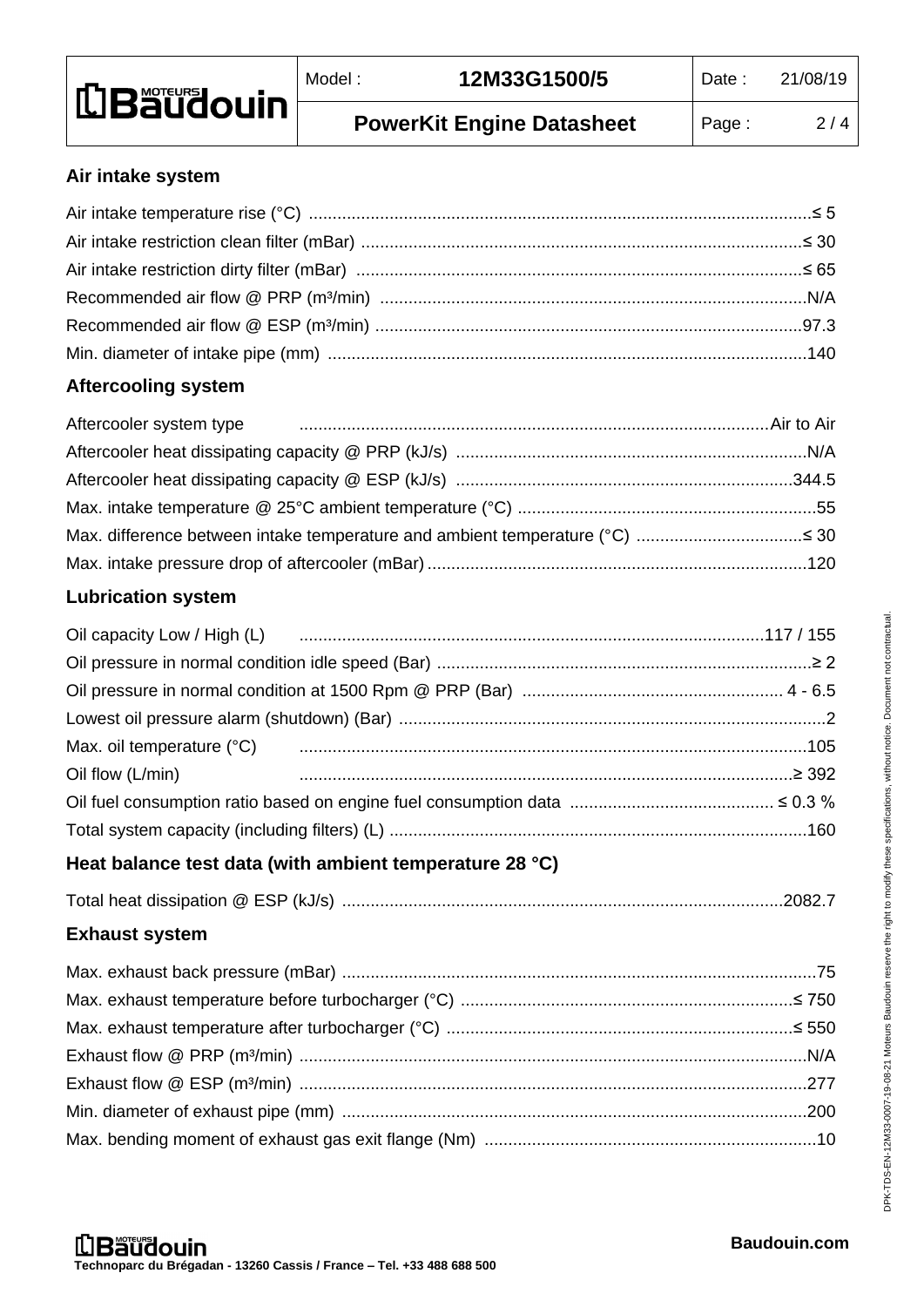## **Cooling system with standard radiator**

| Radiator type |  |
|---------------|--|
| Fan type      |  |
|               |  |
|               |  |
|               |  |
|               |  |
|               |  |
|               |  |
|               |  |
|               |  |

### **Fuel system**

| Governor |  |
|----------|--|
|          |  |
|          |  |
|          |  |
|          |  |
|          |  |
|          |  |
|          |  |

### **Electrical system**

| Starter power (kW) |  |
|--------------------|--|
|                    |  |
|                    |  |
|                    |  |
|                    |  |
|                    |  |
|                    |  |
|                    |  |

<sup>1</sup> The indicated value is for an engine tested at 100% PRP, in an open condition, without an enclosure or container, without any airflow obstruction in the front of the radiator, with free exhaust gas exit and with the engine thermostatic valve in its full open condition, without a closing plate present.

<sup>2</sup> Engines used in emergency standby application or application that require immediate start under load, must be equipped with coolant heaters. Baudouin recommend heaters installation to be executed by providing constant coolant circulation across all the engine components. Two heaters are required for V-type engines, one per each side.